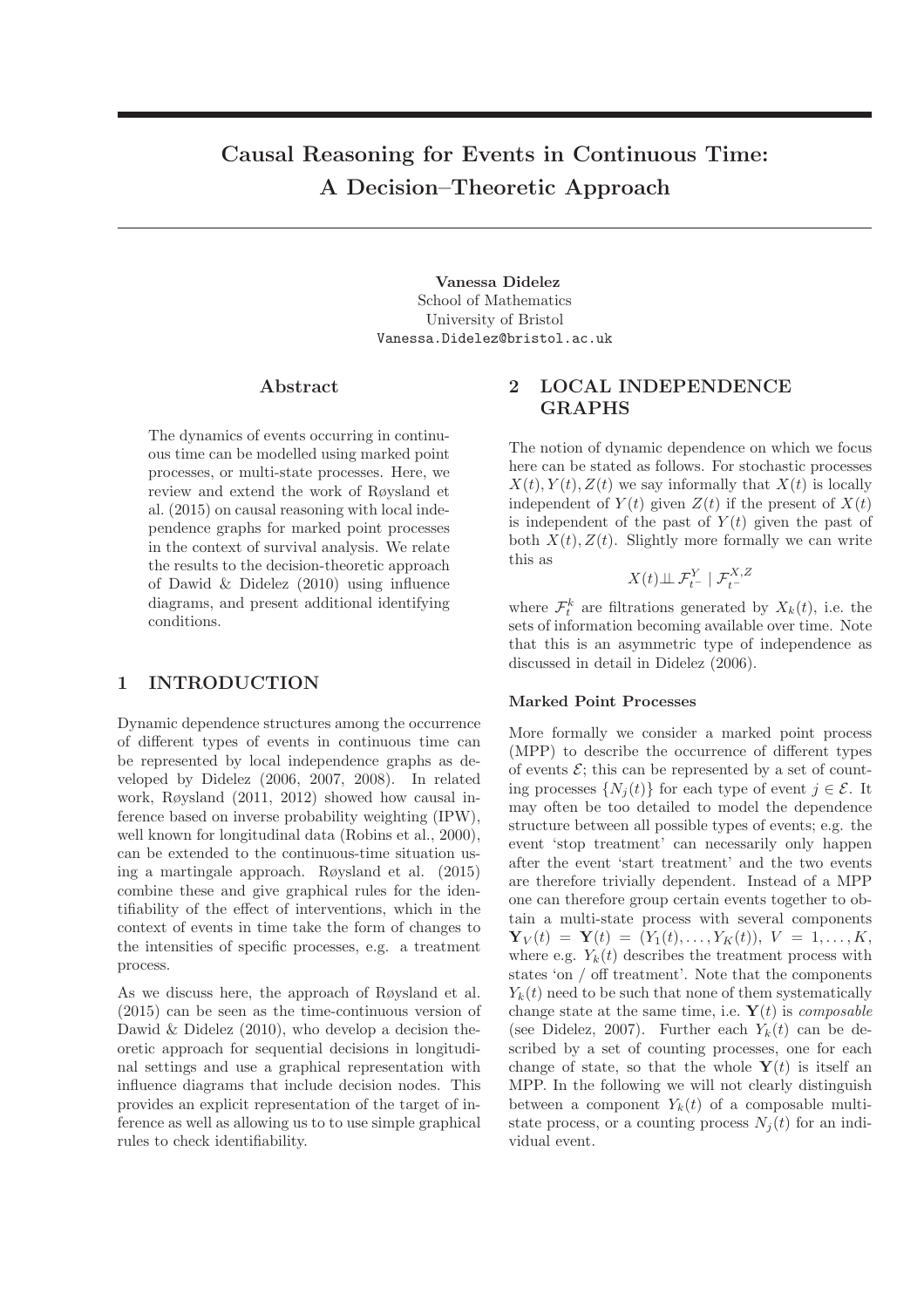Under mild regularity conditions, the Doob–Meyer Theorem tells us that each counting process can be decomposed:

$$
Y_k(t) = \underbrace{\Lambda_k(t)}_{\text{predictable}} + \underbrace{M_k(t)}_{\text{martingale}},
$$

where  $\Lambda_k(t)$  is predictable based on the history  $\mathcal{F}_{t-}^V$ of whole  $\mathbf{Y}_V$  and  $M_k(t)$  is an  $\mathcal{F}_t^V$ -martingale. We will assume that the  $\mathcal{F}_t^V$ -intensity processes  $\lambda_k(t)$  exist and have the following interpretation:

$$
\Lambda_k(t) = \int_0^t \lambda_k(s) \, \mathrm{d} s, \quad \lambda_k(t) \, \mathrm{d} t = E(N_k(\mathrm{d} t) \mid \mathcal{F}_t^V).
$$

#### Local Independence

From the above we see that  $\lambda_k(t)$  fully describes the dependence of a process' infinitesimal short-term expectation on the past. Any independencies must therefore be reflected in the structure of the intensity; if we find, for instance, that  $\lambda_k(t)$  remains unchanged regardless of whether an event of type  $j \neq k$  has occurred in the past, then we say there is a local independence.

Indeed, the formal definition is that  $Y_k$  is locally independent of  $Y_j$  given  $\mathbf{Y}_{V\setminus\{j,k\}}$  if  $\lambda_k(t)$  is  $\mathcal{F}_t^{V\setminus\{j\}}$ measurable, i.e. the intensity process remains the same when information on the past of  $Y_i$  is omitted. We write this as  $Y_j \nightharpoonup Y_k \mid \mathbf{Y}_{V \setminus \{j,k\}}$ . Note that  $\mathcal{F}_t^{V \setminus \{j\}}$  always contains the past of the component  $Y_k$  itself. Meek's (2014) approach allows for cases where  $\lambda_k(t)$  is  $\mathcal{F}_t^{V \setminus \{k\}}$ -measurable.

#### Graphs and  $\delta$ -Separation

The *local independence graph*  $G = (V, E)$  of a multistate process  $Y_V(t) = (Y_1(t), \ldots, Y_K(t))$  (or an MPP) is given such that the absence of a directed edge indicates a local independence, i.e.

$$
(j,k) \notin E \Rightarrow Y_j \not\to Y_k | \mathbf{Y}_{V \setminus \{j,k\}}.
$$

The resulting graphs are directed, can have two directed edges between any two vertices, and can have cycles. Note that  $pa(k) \cap ch(k) \neq \emptyset$  is possible, and similar for ancestors and decendants etc.

Under regularity conditions, the definition implies that the intensity process  $\lambda_k$  for  $Y_k$  is  $\mathcal{F}^{\text{cl}(k)}$ -measurable (Didelez, 2008), where  $\text{cl}(k)$  is the closure (i.e. the set of parents and  $k$  itself).

As for conditional independence graphs, certain separations on a local independence graph imply further local independencies. However, a different notion of separation is required,  $\delta$ -separation: define  $G^B$  as the graph obtained after deleting all edges emanating from



Figure 1: A local independence graph.

nodes in set B; then we say that  $C \delta$ -separates A from  $B$  in the local independence graph  $G$  if it separates  $A$ and B in the undirected graph  $(G_{An(A\cup B\cup C)}^B)^m$  obtained by moralising the subgraph of  $G^B$  on the ancestral set An(A ∪ B ∪ C). Note that  $\delta$ -separation is asymmetric, i.e.  $\delta$ -separating A from B is not the same as  $B$  from  $A$ . Meek  $(2014)$  introduces self-edges so to be able to distinguish the case where a process is locally independent of itself or not, and generalises the above to  $\delta^*$ -separation.

A key result of Didelez (2008) is that, under mild regularity conditions, we have for subsets  $A, B, C \subset V$ :

if C  $\delta$ -separates A from B then  $Y_A \not\rightarrow Y_B | Y_C$ .

The above is not obvious as the  $\mathcal{F}_t^V$ -intensity and the  $\mathcal{F}^{A\cup B\cup C}_{t}$ -intensity of a process can be very different.

Example I: The graph in Figure 1 encodes for instance that  $Y_1 \nightharpoonup Y_4 \mid (Y_2, Y_3)$ . Using  $\delta$ -separation we can verify that this is not preserved without  $Y_3$ , i.e. it is not the case that  $Y_1 \nightharpoonup Y_4 \mid (Y_2)$ . This is because of the 'selection effect': knowing something about the past of  $Y_2(t)$  makes the past of  $Y_1(t)$  informative for past of  $Y_3(t)$  and therefore predictive of  $Y_4(t)$ .

# 3 CAUSAL VALIDITY

So far we described a notion, and graphical representation, of dynamic (in)dependence based on how the present of a subprocess depends or not on the past of other processes; in other words, a notion of time-lagged (in)dependence. As it is based on the intensity process it can be considered as characterised by infinitesimal short-term predictions, which is very much parallel to so-called 'Granger–causality' (Granger, 1969). However, much of the causal inference literature formalises causality in terms of (sometimes hypothetical) interventions. For instance a DAG is termed causal if the set of variables  $X_V$  is sufficiently 'rich' so that an intervention that changes how a variable  $X_k$  is generated corresponds to replacing  $p(x_k|x_{pa(k)})$  with a different  $\tilde{p}(x_k)$  in the factorisation

$$
p(\mathbf{x}_V) = \prod_{i \in V} p(x_i | \mathbf{x}_{pa(i)}).
$$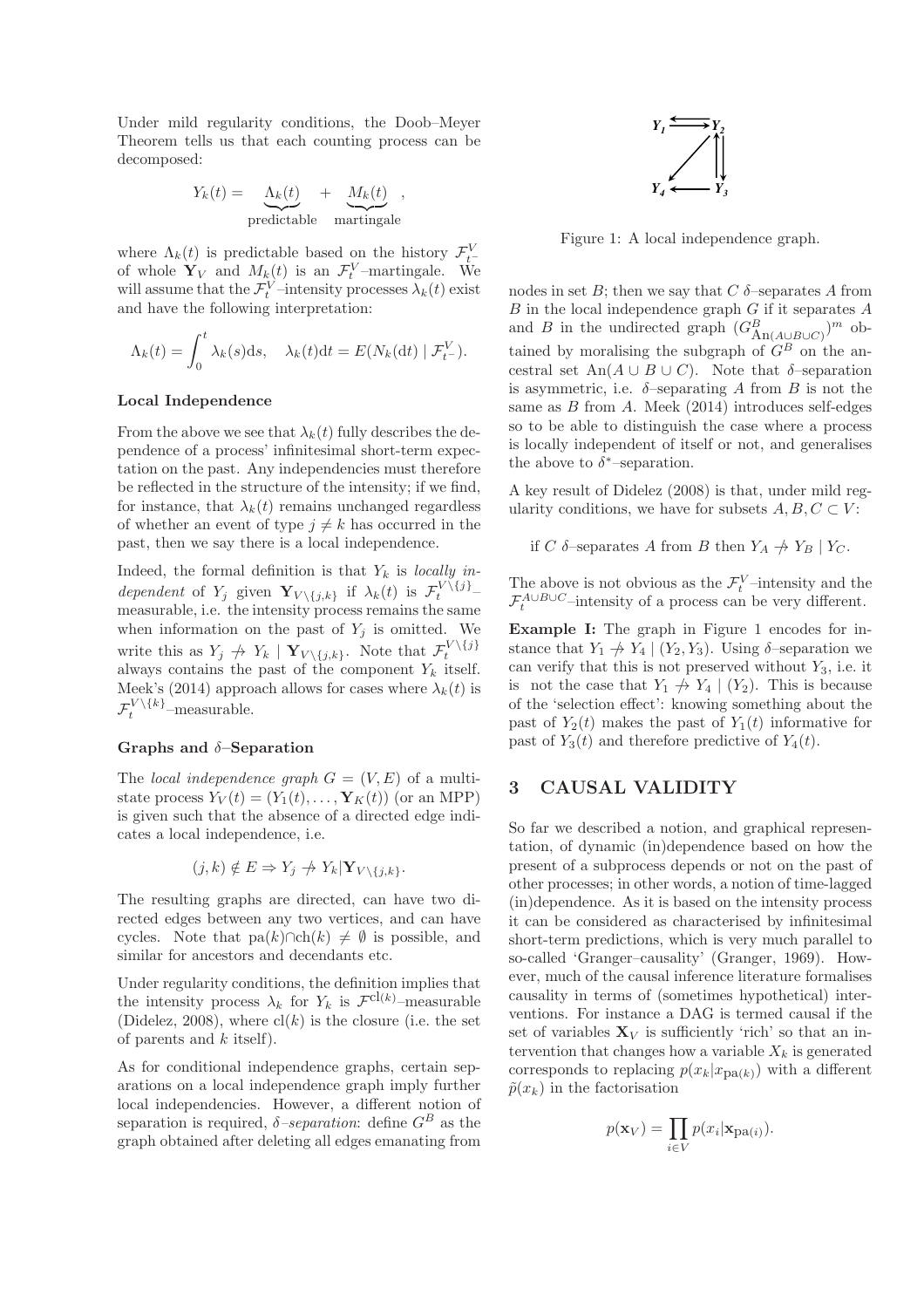

Figure 2: An augmented local independence graph with intervention indicator  $\sigma_1$ .

Røysland et al. (2015) extend this notion of intervention to local independence graphs by assuming that the intervention replaces the intensity process  $\lambda_k$  of  $Y_k$  by a different one  $\tilde{\lambda}_k$ , which will typically be measurable with respect to a smaller subset of processes, e.g. those relevant to and observable by the decision maker.

Remember that for a given local independence graph G, each intensity process  $\lambda_k$  is  $\mathcal{F}^{\mathrm{cl}(k)}$ -measurable. Røysland et al. (2015) then define this graph to be causally valid for an intervention in  $Y_k$  if this corresponds to replacing  $\lambda_k$  by  $\tilde{\lambda}_k$  while all other intensities  $\lambda_i, j \neq k$ , remain the same under the intervention.

### Intervention Indicator

In analogy to the influence diagrams of Dawid (2002, 2012), it can be helpful to indicate graphically that an intervention modifying the intensity of  $Y_k$  is being considered, by adding an intervention node  $\sigma_k$ . For the basic set-up chosen here,  $\sigma_k$  would itself not be a process and simply take values in  $\{o, e\}$  to indicate the original system with intensity  $\lambda_k$  when  $\sigma_k = o$ , or the intervened system with intensity  $\tilde{\lambda}_k$  when  $\sigma_k = e$ . The absence of any edges involving  $\sigma_k$  other than  $\sigma_k \longrightarrow Y_k$ then represents the causal validity assumption, in analogy to extended stability of Dawid & Didelez (2010).

Example I (ctd.): The graph in Figure 2 is augmented with the intervention node  $\sigma_1$  to indicate that  $Y_1$  is subject to possibly different intensities in the two different regimes. The absence of edges between  $\sigma_1$  and other nodes indicates that their observational  $\mathcal{F}_t^{\text{cl}(k)}$ -intensities remain the same under intervention.

# Re-Weighting

Similar to the case of longitudinal data, it turns out that inference about the dynamics between events under the intervened system can be obtained by re-weighting. Specifically the weights are given as  $W(t) :=$ 

$$
\prod_{s\leq t}\left(\frac{\tilde{\lambda}_k(s)}{\lambda_k(s)}\right)^{\Delta N_k(s)}\exp\left(\int_0^t\lambda_k(s)-\tilde{\lambda}_k(s)ds\right).
$$

For these to be well-defined, in particular for  $\ddot{P} \ll P$ , we need  $W(t)$  to be uniformly integrable which can be interpreted as  $\lambda_k(t)$ ,  $\tilde{\lambda}_k(t)$  not being 'too different', e.g.  $W(t)$  could be uniformly bounded. In fact, if  $\Lambda_k(t)$ is assumed absolutely continuous such that  $\lambda_k(t)$  exists, then it is e.g. not possible to re-weight with an intervention that has discrete jumps of  $N_k(t)$  at fixed time points. Note that this can be regarded as correspondent of the 'positivity' condition typically made in many causal inference contexts.

#### Censoring and Re-Weighting

In the context of survival or duration data it is almost inevitable to have censoring (e.g. due to the end of the study). Censoring in itself can be regarded as an event and modelled with a counting process that jumps when the observation is censored. This then allows us to express assumptions about the censoring in terms of its intensity process. A common assumption is independent censoring which can be stated as the relevant process (e.g. survival) being locally independent of the censoring process, possibly conditional on other observed processes. The most obvious violation of this assumption occurs when there are unobserved common causes for censoring and survival.

Moreover, censoring can be linked to the above ideas of intervention and re-weighting in the following sense. The target of inference is typically a population where no censoring occurs (e.g. future patients) or where censoring is entirely random and stochastically independent of other processes. Hence we can say that the target is to replace the censoring intensity by a different intensity that does not depend on the past. When this is possible given the observed processes therefore depends among others on whether the local independence graph on all events including censoring is causally valid wrt. the censoring process. Røysland et al. (2015) discuss this further and give an example where censoring is independent, but based on a local independence graph that is not causally valid and hence leading to incorrect inference. For the remainder of the paper here we do not further consider censoring.

# 4 IDENTIFICATION

In the following we assume that the index set of processes is  $V = V_0 \cup X \cup L \cup U$  where  $V_0$  are observable processes of interest ('outcome' processes), X (or counting process  $N_X$ ) is the process in which we want to intervene changing its intensity,  $L$  is a set of observable processes in which we are not interested, and U is a set of unobservable processes.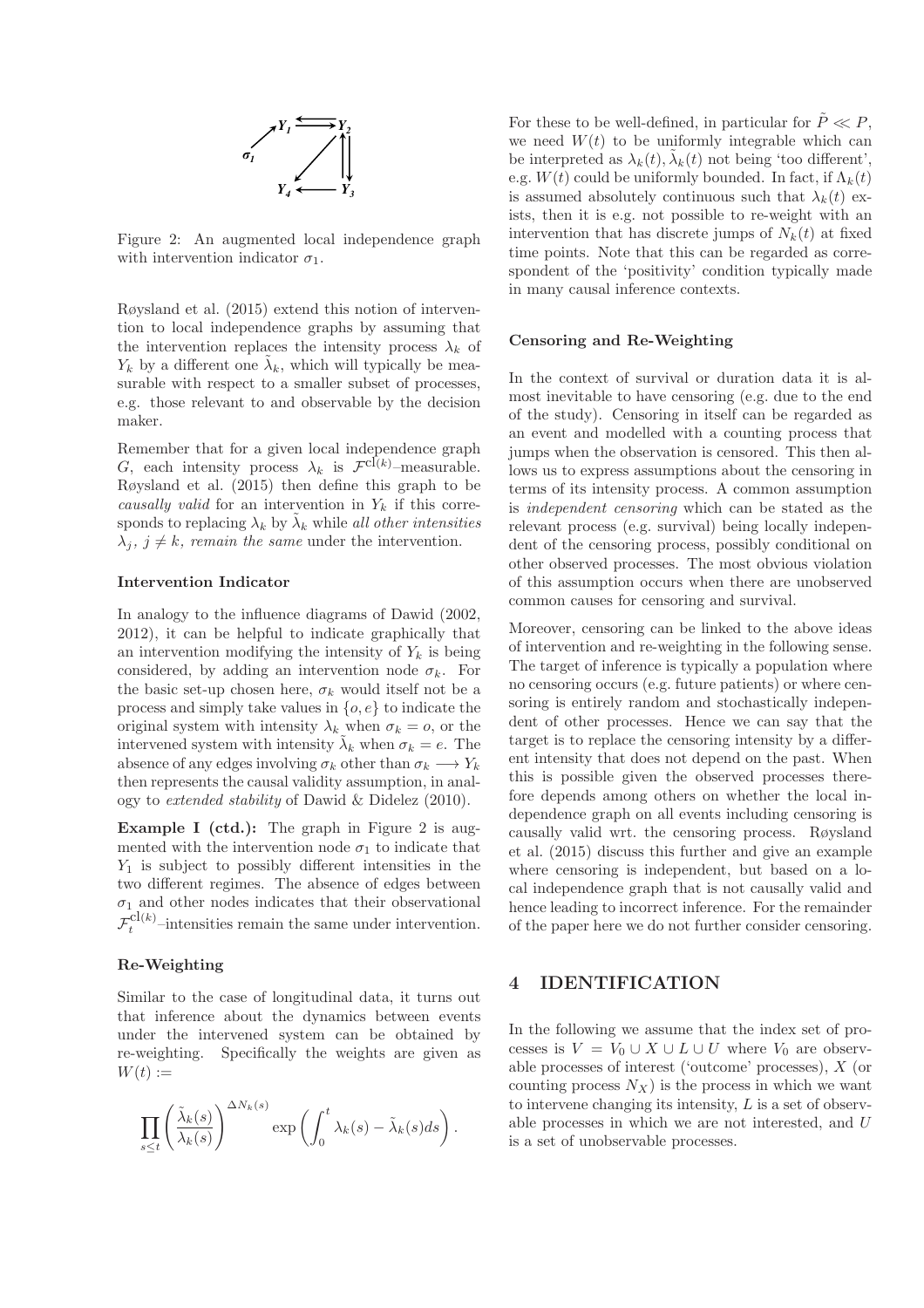#### Definition 1:

Let  $G$  be the local independence graph for processes  $V = V_0 \cup X \cup L \cup U$ ; assume causal validity wrt. X. Consider an intervention in  $X$  that changes its observational  $\mathcal{F}^V$ -intensity  $\lambda_X$  to a  $\mathcal{F}^{V_0}$ -intensity  $\tilde{\lambda}_X$ . We say that the effect of such an intervention on  $V_0$  is *identified* by L if the  $\mathcal{F}^{V_0}$ -intensities for every counting process  $N \in V_0$  under the intervention exist and are given by re-weighting with the above weights  $W(t)$ .

Røysland et al. (2015) show the following sufficient condition for identification:

#### Proposition 2:

In the situation of Definition 1, if  $U \nightharpoondown X \mid (V_0 \cup L)$ , then the effect on  $V_0$  of intervening in X is identified by  $L$ .

Example I (ctd.): In Figure 2, assume we are interested in the effect of an intervention in  $X = Y_1$  on  $V_0 = Y_4$  and let  $L = Y_2$  and  $U = Y_3$ . Then we see that Proposition 2 is satisfied, meaning that re-weighting will allow us to compute aspects of the possibly modified behaviour of  $Y_4$  under an intervention that changes the intensity process of  $Y_1$ , where the weights require no observation of  $Y_3$ .

The condition of Proposition 2 is the point process analogue of sequential randomisation in Dawid & Didelez (2010); it is in fact satisfied iff  $U \cap pa(X) = \emptyset$ . In other words, it formalises the notion that given the past of observed processes,  $X(t)$  is at any time t independent of the past of unobserved processes. Dawid & Didelez (2010) show that this implies 'simple stability' which in turn is a sufficient identifying condition for sequential interventions in their longitudinal (timediscrete) setting. Here, we define the time-continuous marked point process analogue as follows.

#### Definition 3:

With the preconditions of Definition 1, and the augmented local independence graph  $G^{\sigma}$  with intervention node  $\sigma_X$ , we define that *simple stability* holds if

$$
\sigma_X \nrightarrow (L \cup V_0) \mid X.
$$

We conjecture that identification can in fact be obtained under the wider assumption of simple stability.

### Conjecture 4:

Assume the preconditions of Definition 1, and the augmented local independence graph  $G^{\sigma}$  (i.e. causal validity wrt.  $X$ ).

If simple stability holds, then the effect on  $V_0$  of intervening in  $X$  is identified by  $L$ .

#### Corollary 5:

The condition of Proposition 2 implies simple stability.

We can now formulate a result corresponding to Dawid



Figure 3: An augmented local independence satisfying simple stability.

& Didelez' (2010) notion of 'sequential irrelevance'; this condition allows unobserved processes in  $U$  to affect the treatment process  $X$  as long as they are 'irrelevant' to the other processes of interest.

#### Corollary 6:

Assume the preconditions of Definition 1, and the augmented local independence graph  $G^{\sigma}$  (i.e. causal validity wrt. X). Then  $U \neq (V_0 \cup L) | X$  implies simple stability.

Both, Corollary 5 and 6 are sufficient but not necessary for simple stability as the following example demonstrates.

Example II: The graph in Figure 3 shows a situation where  $U = (U_1, U_2)$  satisfies neither Proposition 2 nor Corollary 6. However, simple stability is satisfied. Note that  $U_1$  alone fulfills Corollary 6 and  $U_2$ alone Proposition 2. All these would be destroyed by an edge between  $U_1$  and  $U_2$ .

# 5 DISCUSSION

More generality? In the time-discrete case, more general conditions for causal effect identification can and have been given than those analogous to simple stability. Specific to sequential decisions in longitudinal data these are for example addressed in Pearl & Robins (1995), Robins (1997), Dawid & Didelez (2010; section 8). It appears not straightforward to generalise these to the time-continuous situation with local independence graphs considered here, as it assumes stationarity of the dependence structure, while such more general criteria are typically relevant when the structure changes over time. However, it is possible to generalise local independence graphs to some extend in order to take non-stationarity of (in)dependencies into account, e.g. some independencies might hold before a certain event has happened and others afterwards leading to a sequence of graphs that are valid in intervals defined by stopping times (Didelez, 2008).

Why an intervention indicator? The decision theoretic approach to causality makes it formally and graphically explicit that an intervention in a particular node is being considered and what assumptions are involved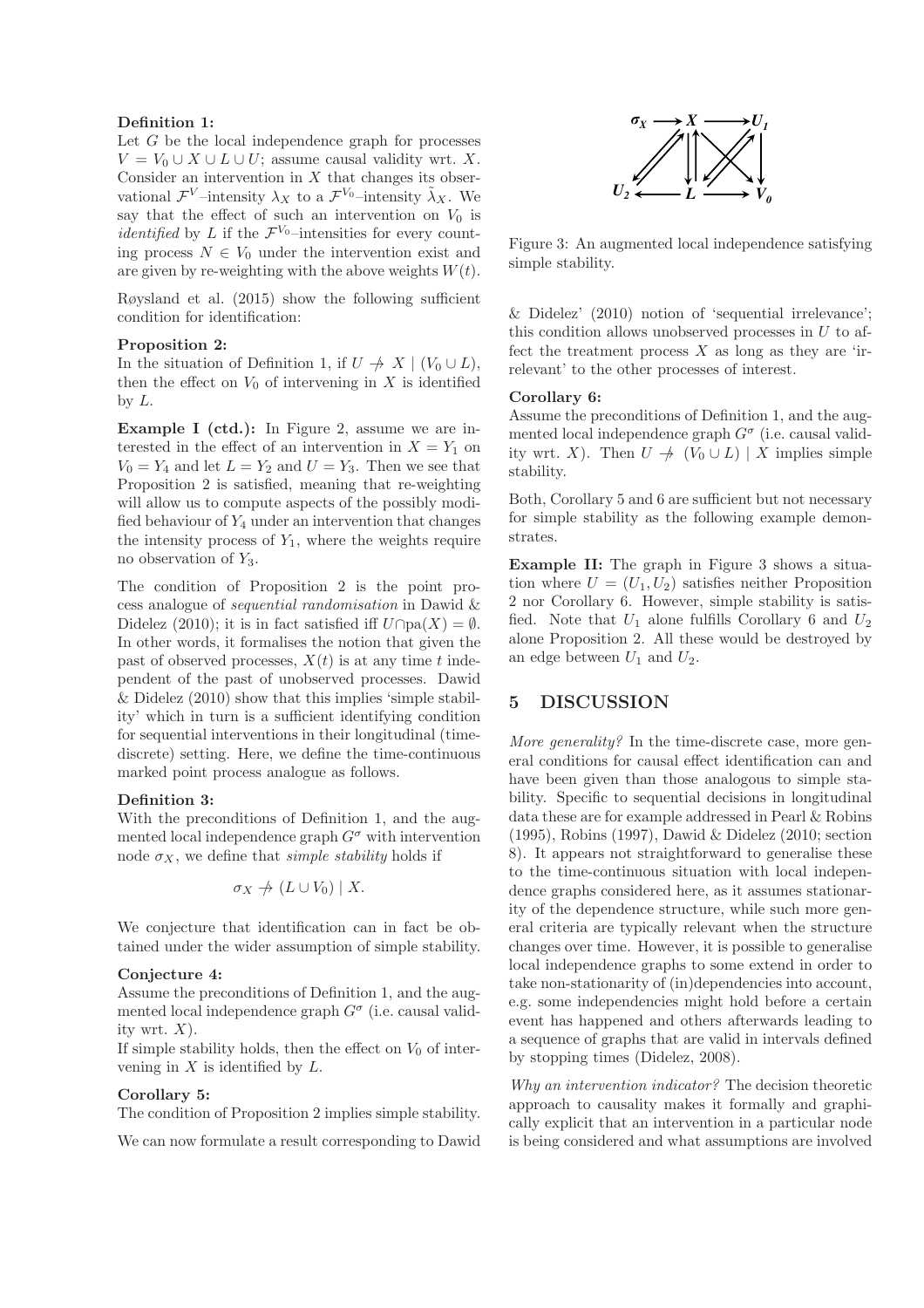(Dawid, 2012). This allows greater clarity, e.g. regarding the target of inference; but in our case it also allows to formulate conditions for identification that do not need to refer to or characterise unobservable processes U. The flip side is that one might miss an intuition for what kinds of  $U$  violate the conditions, which may impede justifying the assumption of simple stability. Here, we have linked the results to the notions of sequential randomisation / irrelevance of U which provide some intuition.

Causal Search? We assumed that the local independence graph is given and that subject matter knowledge justifies causal validity wrt. certain events or processes. Meek (2014) addresses learning the graph. Under a completeness assumption this is in principle (i.e. given an oracle test for local independence) straightforward as there are no issues of Markov-equivalence due to the asymmetry of local independence in time, i.e. all edges can easily be oriented. Meek (2014) further gives results for cases of unobserved processes, e.g. causal insufficiency. However, the main practical problem in any real application will be a suitable test for local independence. In low-dimensional settings with few events, this can be done almost non-parametrically e.g. by testing equality of survival-curves; but in higher dimensions this becomes prohibitive. One could make simplifying assumptions, such as assuming a Markov process; in this context it is important to be aware that if  $\mathbf{Y}_V(t)$  is Markov, then a subprocess  $\mathbf{Y}_A(t), A \subset V$ is typically not.

# APPENDIX

Proof of Conjecture 4: see Røysland & Didelez (2015).

#### Proof of Corollary 5:

Remember that in the augmented local independence graph  $G^{\sigma}$ , assuming causal validity wrt. X, there is only a single edge involving  $\sigma_X$  pointing into X. Further, the condition of Proposition 2 is satisfied iff  $U\cap pa(X) = \emptyset$  in G. The graphical check of  $\delta$ -separation for simple stability involves removing all outgoing edges from  $V_0 \cup L$ ; in the resulting graph before moralisation, there are no edges into  $X$  except the one from  $\sigma_X$ . Hence, in the moral graph,  $\sigma_X$  only has an edge with  $X$  and Definition 3 is satisfied.

#### Proof of Corollary 6:

As above, in the augmented local independence graph  $G^{\sigma}$  there is only a single edge involving  $\sigma_X$  pointing into X. The graphical check of  $\delta$ -separation for simple stability, furthermore, involves removing all outgoing edges out of  $V_0 \cup L$  and with the condition of Corollary 6 this means that there are no edges between U and  $V_0 \cup L$  at all. Hence, even if there are moral edges between  $\sigma_X$  and U these do not lead to paths between  $V_0 \cup L$  and  $\sigma_X$  in the relevant moral graph and Definition 3 is satisfied.

#### Acknowledgement

Financial support from the Leverhulme Trust (RF– 2011–320) is gratefully acknowledged.

#### References

- Dawid, A.P. (2002). Influence diagrams for causal modelling and inference. International Statistical Review, 70:161-189.
- Dawid, A.P. (2012). The Decision-Theoretic Approach to Causal Inference. Chapter 4 in: Causality – Statistical Perspectives and Applications (eds. C.Berzuini, A.P.Dawid, L.Bernardinelli), Wiley.
- Dawid, A.P., Didelez, V. (2010). Identifying the consequences of dynamic treatment strategies: A decision theoretic overview. Statistics Surveys, 4:184-231.
- Didelez, V. (2006). Asymmetric separation for local independence graphs. In Proc. of 22nd UAI Conference, 130-137. AUAI Press.
- Didelez, V. (2007). Graphical models for composable finite Markov processes. Scandinavian Journal of Statistics, 34:169-185.
- Didelez, V. (2008). Graphical models for marked point processes based on local independence. JRSSB, 70(1):245-264.
- Granger, C.W.J. (1969). Investigating causal relations by econometric models and cross-spectral methods. Econometrica 37:424-438.
- Meek, C. (2014). Toward learning graphical and causal process models. In Proc. of 31th UAI Conference Causality Workshop, 43-48. AUAI Press.
- Pearl, J., Robins, J. (1995). Probabilistic evaluation of sequential plans from causal models with hidden variables. In Proc of 11th UAI Conference, 444-453. Morgan Kaufmann Publishers, San Francisco.
- Robins, J.M. (1997). Causal inference from complex longitudinal data. In: Latent Variable Modeling and Applications to Causality, (ed. M. Berkane). Lecture Notes in Statistics 120:69-117. Springer, New York.